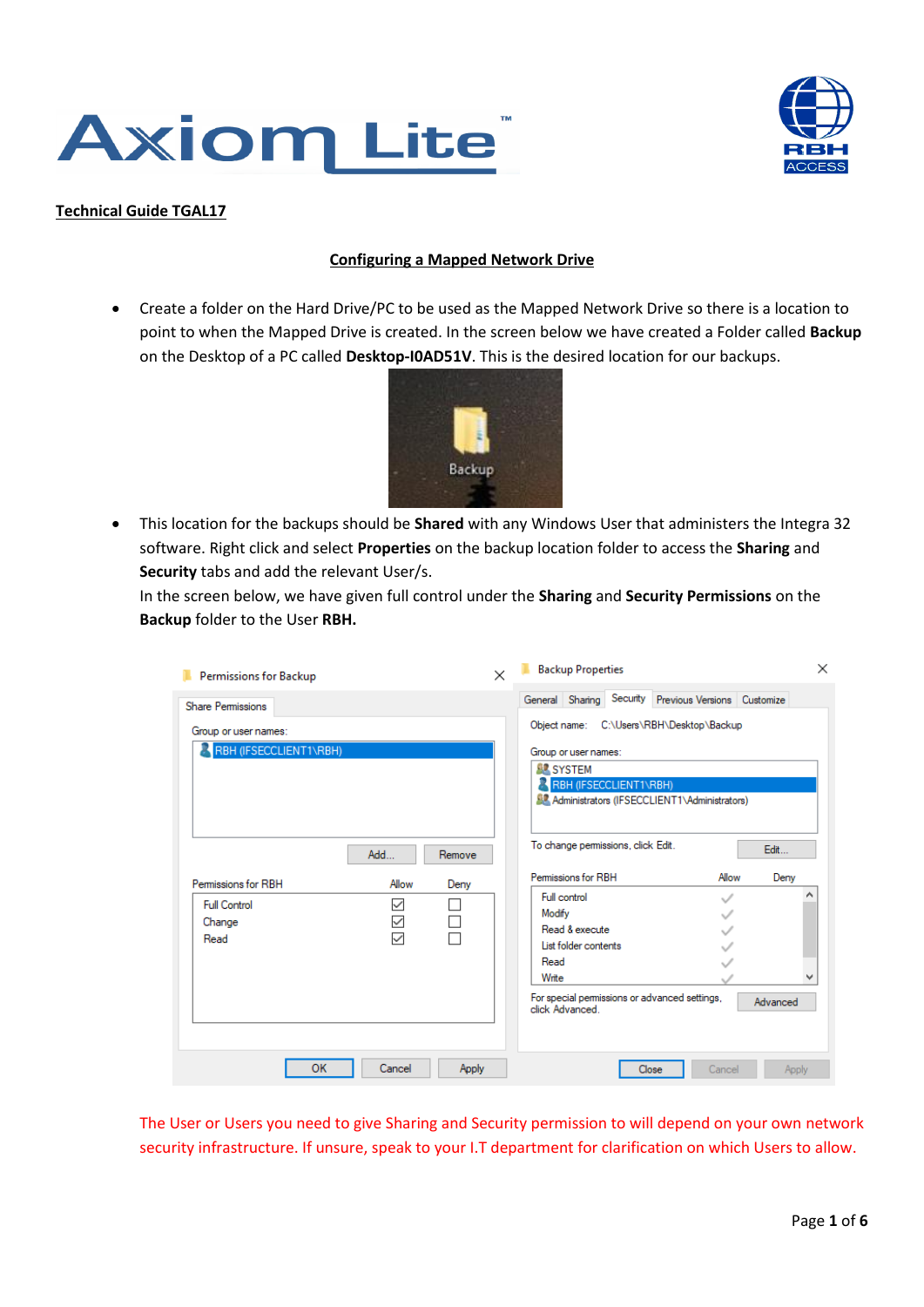• Ensure you can see the backup location from the Integra 32 Server machine in **File Explorer** under **Network**. The screen below was taken on the Integra 32 Server PC (**WIN8PC)** and clearly shows **DESKTOP-I0AD51V** under Network.



If you cannot see the location for the backups under Network, ensure your Windows User has the credentials necessary to access the desired location.

• Next, go to File Explorer and select **This PC**, then select the **Computer** tab followed by **Map Network Drive.**



• Select a letter for the Mapped Drive, (we chose **Z** in the screen below) then select **Browse.**

| $\leftarrow$ | ×<br>Map Network Drive                                                                  |
|--------------|-----------------------------------------------------------------------------------------|
|              | What network folder would you like to map?                                              |
|              | Specify the drive letter for the connection and the folder that you want to connect to: |
| Drive:       | Z:                                                                                      |
| Folder:      | Browse<br>$\checkmark$                                                                  |
|              | Example: \\server\share<br>Reconnect at sign-in                                         |
|              | Connect using different credentials                                                     |
|              | Connect to a Web site that you can use to store your documents and pictures.            |
|              |                                                                                         |
|              |                                                                                         |
|              | Finish<br>Cancel                                                                        |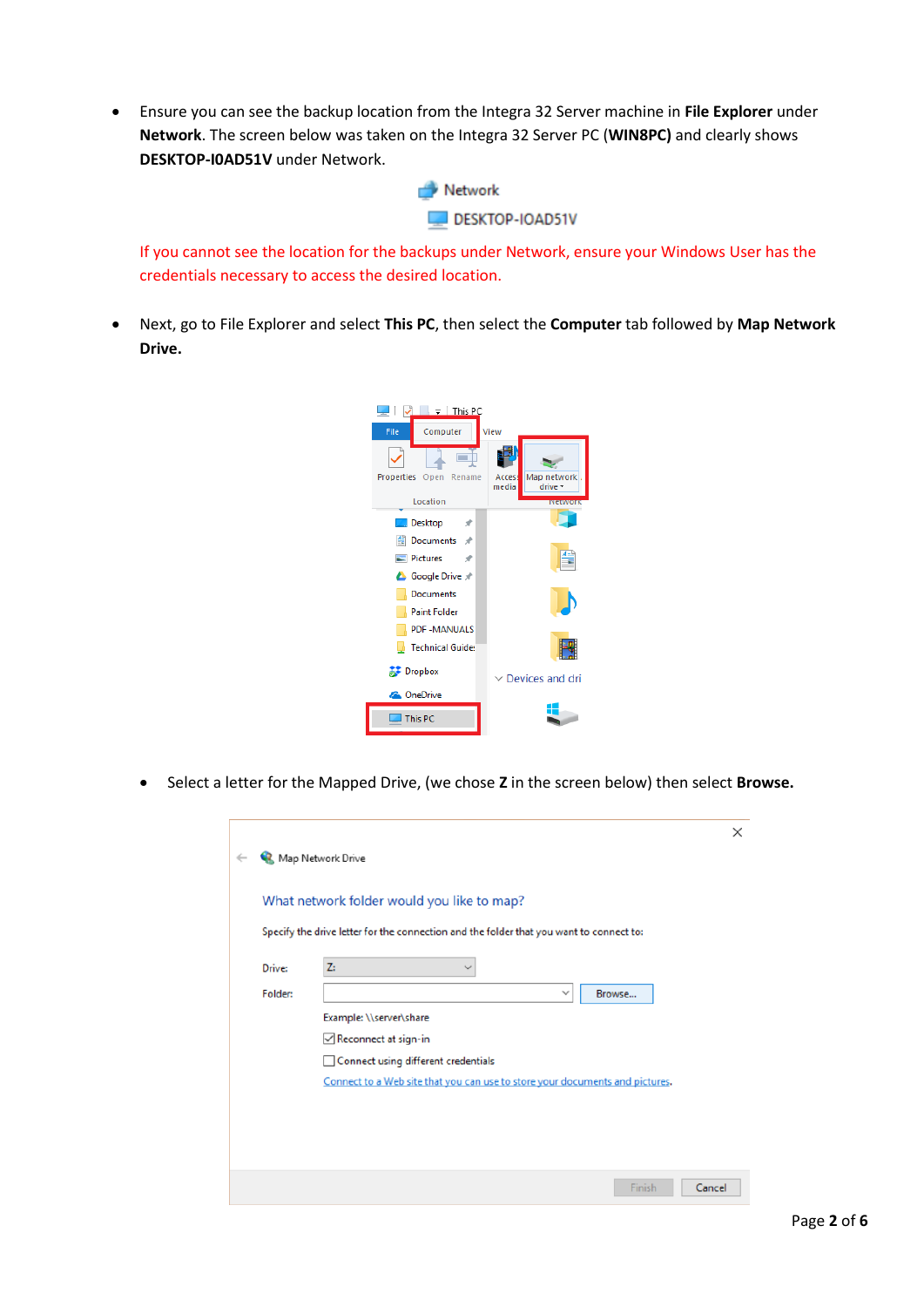• Browse through the Network and folders and end the file path at the location you want the Backups to be saved to. In this example, it is the **Backup** folder we created earlier on **DESKTOP-IOAD51V**. Select OK when finished.

| <b>Browse For Folder</b>                                                      | ×<br>×<br><b>Browse For Folder</b>                                                                                                                                                                       |
|-------------------------------------------------------------------------------|----------------------------------------------------------------------------------------------------------------------------------------------------------------------------------------------------------|
| Select a shared network folder<br><b>Network</b><br>DESKTOP-IOAD51V<br>WIN8PC | Select a shared network folder<br>Network<br>^<br>DESKTOP-IOAD51V<br>$\checkmark$<br>$\vee$ Users<br>Default<br>Public<br><b>RBH</b><br>RBH.DESKTOP-IOAD51V<br>$\checkmark$<br>AppData<br>$2 =$ Contacts |
| Make New Folder<br>Cancel<br>OK                                               | Desktop<br>$\checkmark$<br>×.<br>Backup<br>$\checkmark$<br>v<br>Make New Folder<br>Cancel<br>OK                                                                                                          |

- Next, we need to add a Windows User/s to the **Integra 32 Server**. Go to the **Windows/Start button** then **Control Panel - Administrative Tools - Services**, or type **Services.msc** into the Windows search bar.
- Scroll down through the Services list until you find **Integra 32 Server.** Right click and select **Properties** on the Integra 32 Server.



• Select the **Log On** tab, then **This Account** followed by **Browse.**

| ×<br>Integra32 Server Properties (Local Computer)                                                                               | Integra32 Server Properties (Local Computer)                                                                  |
|---------------------------------------------------------------------------------------------------------------------------------|---------------------------------------------------------------------------------------------------------------|
| General Log On Recovery Dependencies                                                                                            | Log On<br>Recovery Dependencies<br>General                                                                    |
| Log on as:<br><b>O</b> Local System account<br>Allow service to interact with desktop<br>◯ This account:<br>Browse<br>Password: | Log on as:<br>◯ Local System account<br>Allow service to interact with desktop<br>(a) This account:<br>Browse |
| Confirm password:                                                                                                               | Password:<br>Confirm password:<br>                                                                            |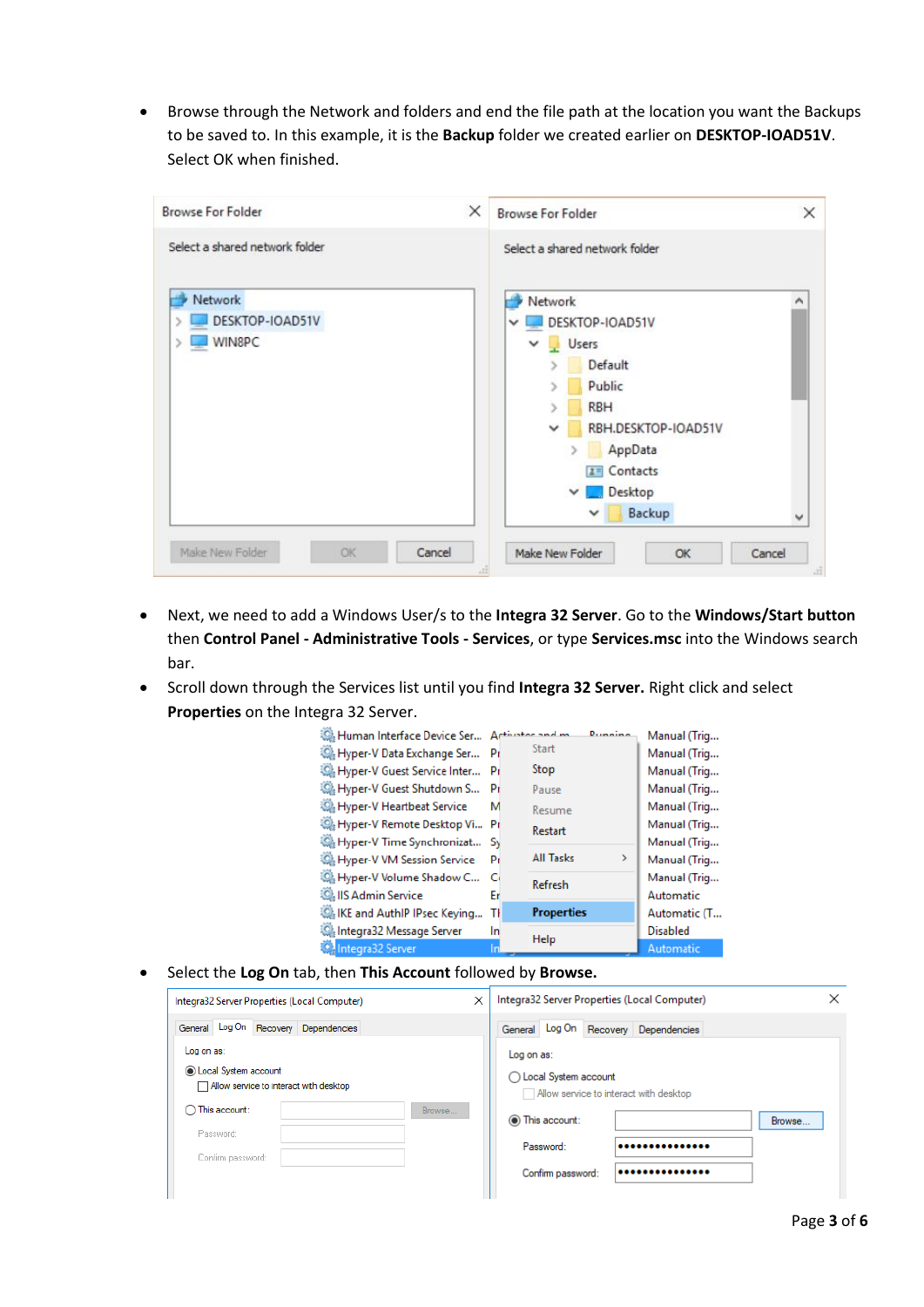• Set the **Object Type** and **Location** then enter the name of the User to add (in this case **RBH**) into the field near the bottom of the window, then select **Check Names** to confirm.

| Select User                                 | ×                  |
|---------------------------------------------|--------------------|
| Select this object type:                    |                    |
| User or Built-in security principal         | Object Types       |
| From this location:                         |                    |
| <b>IFSECCLIENT1</b>                         | Locations          |
| Enter the object name to select (examples): |                    |
| <b>RBH</b>                                  | <b>Check Names</b> |
|                                             |                    |
|                                             |                    |
| Advanced<br>OK                              | Cancel<br>Æ        |
|                                             |                    |
| <b>Select User</b>                          | ×                  |
| Select this object type:                    |                    |
| User or Built-in security principal         | Object Types       |
| From this location:                         |                    |
| <b>IFSECCLIENT1</b>                         | Locations          |
| Enter the object name to select (examples): |                    |
| <b>IFSECCLIENT1\RBH</b>                     | <b>Check Names</b> |
|                                             |                    |
|                                             |                    |

Alternatively, you can select **Advanced** then **Find Now** to bring up a list of Users, then select the appropriate User from that list.

| <b>Select User</b>                                              |                       |    |                 |
|-----------------------------------------------------------------|-----------------------|----|-----------------|
| Select this object type:<br>User or Built-in security principal |                       |    | Object Types    |
| From this location:                                             |                       |    |                 |
| <b>IFSECCLIENT1</b>                                             |                       |    | Locations       |
| <b>Common Queries</b>                                           |                       |    |                 |
|                                                                 |                       |    |                 |
| Name:                                                           | Starts with<br>$\sim$ |    | Columns         |
| Description:                                                    | Starts with           |    | <b>Find Now</b> |
| Disabled accounts                                               |                       |    | Stop            |
| Non expiring password                                           |                       |    |                 |
| Days since last logon:                                          |                       |    |                 |
|                                                                 |                       |    |                 |
|                                                                 |                       |    |                 |
|                                                                 |                       | OK | Cancel          |
| Search results:                                                 |                       |    |                 |
|                                                                 | In Folder             |    |                 |
| Name<br>Administrator                                           | <b>IFSECCLIENT1</b>   |    |                 |
| <b>A</b> ASPNET                                                 | <b>IFSECCLIENT1</b>   |    |                 |
|                                                                 |                       |    |                 |
| DefaultAccount IFSECCLIENT1<br><b>D</b> Guest                   | <b>IFSECCLIENT1</b>   |    |                 |
| Jon-Pople IFSECCLIENT1<br>RELOCAL SERV                          |                       |    |                 |
| EAR NETWORK S                                                   |                       |    |                 |
| <b>RBH</b>                                                      | <b>IFSECCLIENT1</b>   |    |                 |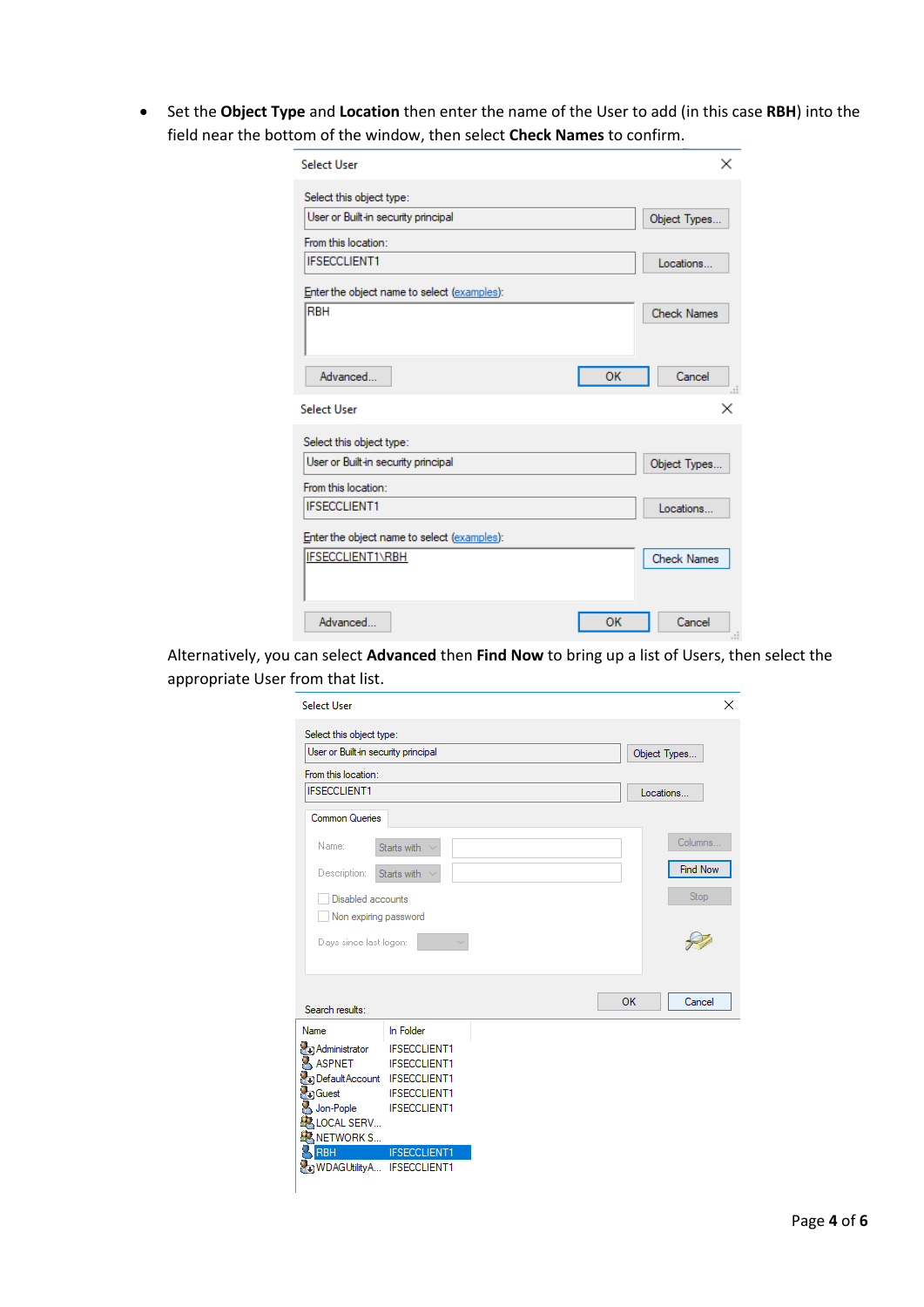• Enter the Windows User's password and confirm the password into the fields provided. Select Apply then OK when finished.

|            |                        | Integra32 Server Properties (Local Computer) |        | ×      |
|------------|------------------------|----------------------------------------------|--------|--------|
|            |                        | General Log On Recovery Dependencies         |        |        |
| Log on as: |                        |                                              |        |        |
|            | ◯ Local System account |                                              |        |        |
|            |                        | Allow service to interact with desktop       |        |        |
|            | This account:          | NRBH                                         |        | Browse |
|            | Password:              |                                              |        |        |
|            | Confirm password:      |                                              |        |        |
|            |                        |                                              |        |        |
|            |                        |                                              |        |        |
|            |                        |                                              |        |        |
|            |                        |                                              |        |        |
|            |                        |                                              |        |        |
|            |                        |                                              |        |        |
|            |                        |                                              |        |        |
|            |                        |                                              |        |        |
|            |                        |                                              |        |        |
|            |                        |                                              |        |        |
|            |                        | OK                                           | Cancel | Apply  |

• If done correctly, you will see a couple of notification windows as shown below.

| <b>Services</b> | ×                                                                                  |  |
|-----------------|------------------------------------------------------------------------------------|--|
|                 | The account .\RBH has been granted the Log On As A Service<br>right.               |  |
|                 | ОΚ                                                                                 |  |
| Services        |                                                                                    |  |
|                 | The new logon name will not take effect until you stop and<br>restart the service. |  |
|                 | ОК                                                                                 |  |

- Stop and Restart the Integra 32 Server for the changes to take effect
- To run a backup, log into the Integra 32 software, select **Tools** then **Backup**. Select **Run Backup Now** and hit **Next**